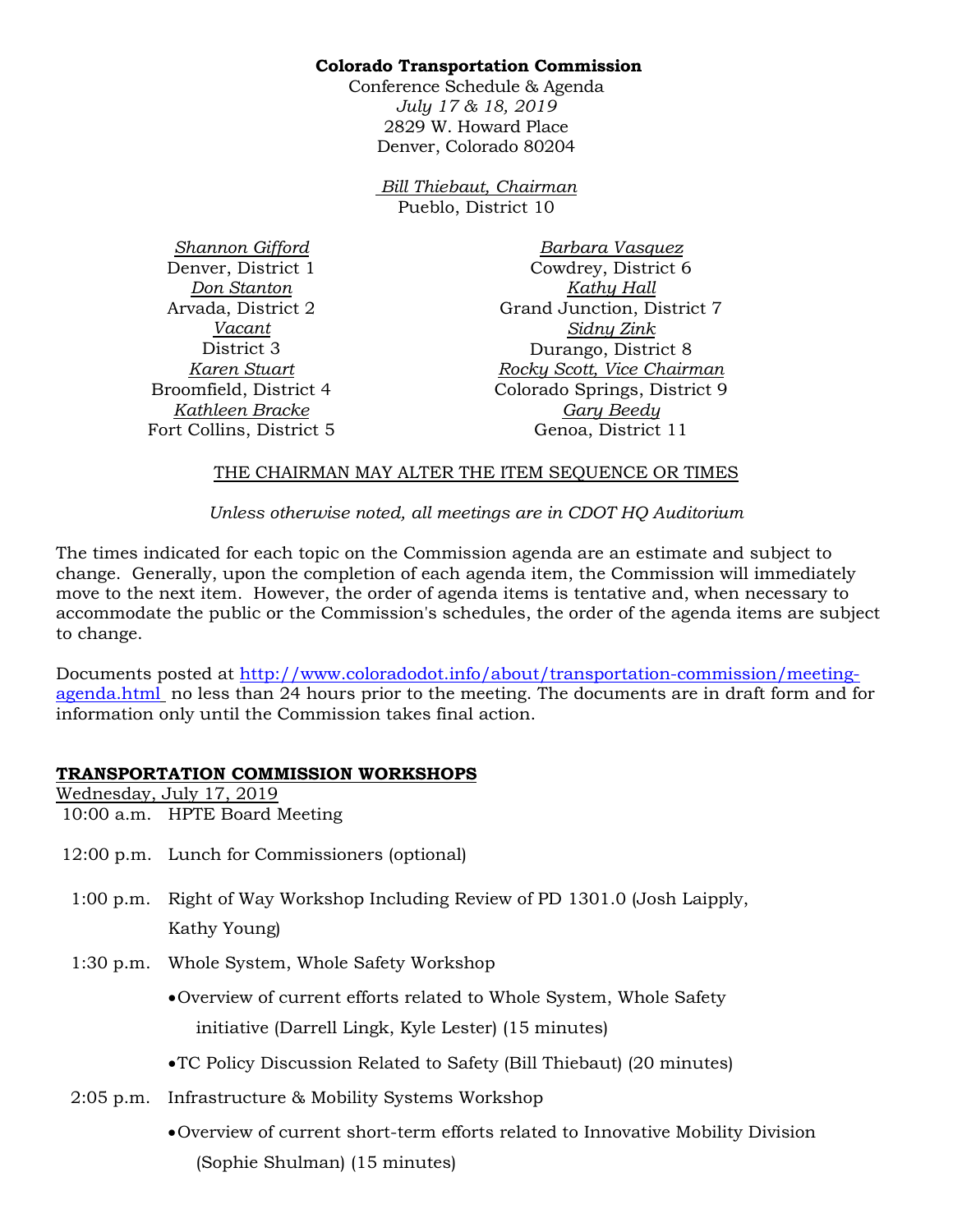- •Overview of SB267 Process, Bustang Expansion and Passenger Rail (David Krutsinger) (15 minutes)
- •TC Policy Discussion on Infrastructure & Mobility Systems and Preparation for August "Deep Dive" With Staff (Bill Thiebaut) (20 minutes)
- 2:55 p.m. Funding, Finance & Budget Workshop
	- •FY '20 Budget Update and Amendment (Jeff Sudmeier) (10 minutes)
	- •Update on FY '21 Budget Process (Jeff Sudmeier) (10 minutes)
	- •Update on Audit Findings and Department Efforts (Jeff Sudmeier) (10 minutes)
	- •BE Workshop to Discuss Bridge Enterprise Bond Refunding & Issuance Opportunities (Jeff Sudmeier) (15 minutes)
	- •TC Policy Discussion on Funding, Finance and Budget Strategies (Bill Thiebaut) (20 minutes)
- 4:00 p.m. Statewide Plan Committee
	- •Update and Overview of Progress on Planning Outreach (Rebecca White) (30 minutes)
	- •Discussion on 4P and Other Outreach Efforts as it Relates to Commission Statutory Responsibilities (Herman Stockinger, Kathy Young) (10 minutes)
- 4:40p.m. Audit Committee (Frank Spinelli) (Room 105, T-Rex)
	- •Motion Regarding Local Agency Report
	- •Motion Regarding Contract Report
	- •FY 2020 Audit Plan
- 5:30 p.m. Adjournment

## **TRANSPORTATION COMMISSION MEETING**

Thursday, July 18, 2019

- 8:00 a.m. Commissioner's Breakfast
- 9:30 a.m. 1. Call to Order, Roll Call
- 9:35 a.m. 2. Swearing in of New Commissioners (Herman Stockinger)
- 9:40 a.m. 3. Chairman's Opening Comments (Bill Thiebaut)
- 9:45 a.m. 4. Audience Participation; Subject Limit: 10 minutes; Time Limit: 3 minutes
- 9:55 a.m. 5. Comments of Individual Commissioners
- 10:05a.m. 6. Executive Director's Report (Shoshana Lew)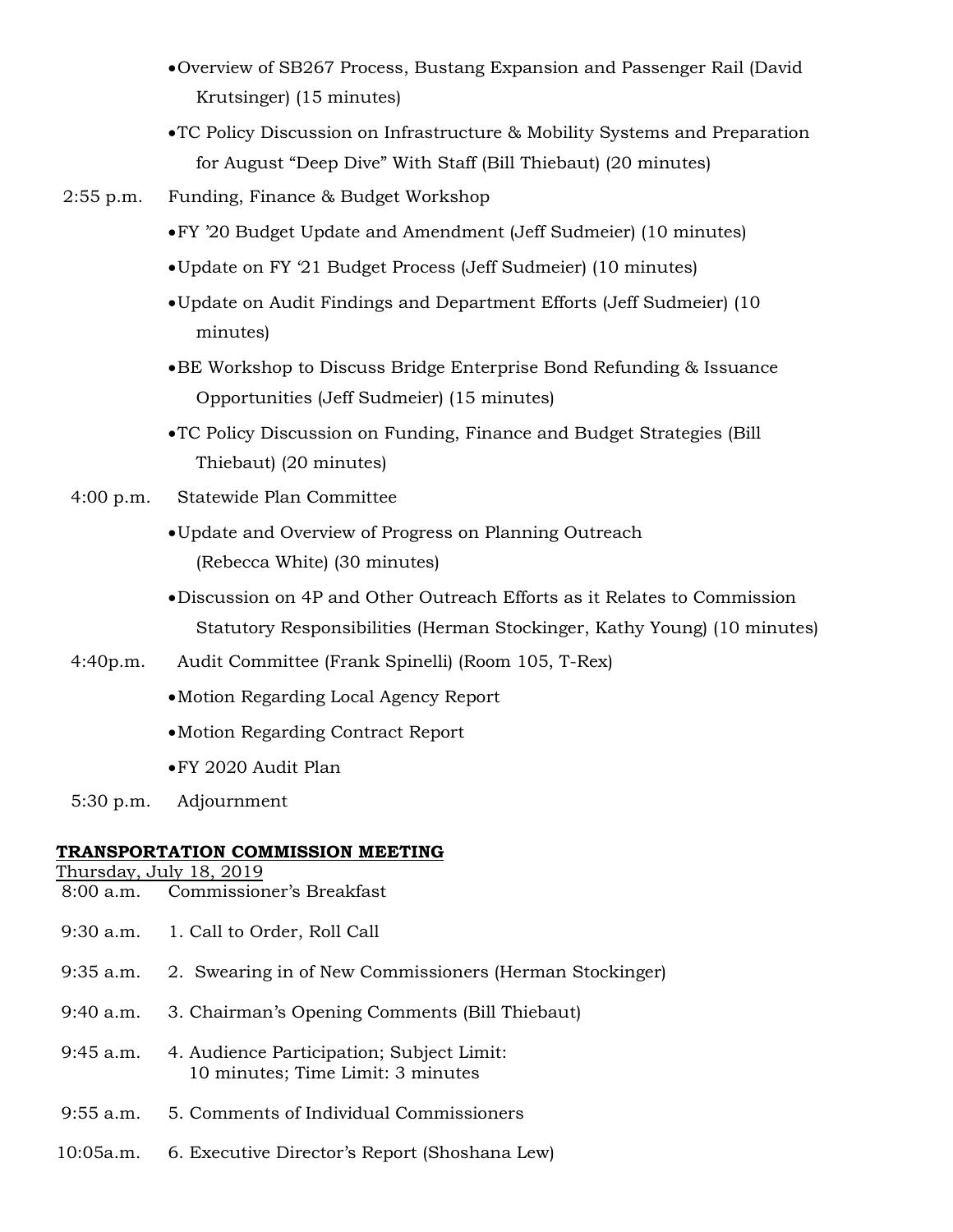- 10:10 a.m. 7. Chief Engineer's Report (Josh Laipply)
- 10:15 a.m. 8. HPTE Director's Report (Nick Farber)
- 10:20 a.m. 9. FHWA Division Administrator Report (John Cater)
- 10:25 a.m. 10. STAC Report (Vincent Rogalski)
- 10:30 a.m. 11. Act on Consent Agenda
	- a) Resolution to Approve the Regular Meeting Minutes of June 20, 2019 (Herman Stockinger)
	- b) Resolution to Approve Region 5 Disposal: SH 550 & Short Place (Mike McVaugh)
	- c) Resolution to Approve ROW Acquisition Authorization Requests (Josh Laipply)
	- d) Resolution to Approve Update to PD 1301.0 Regarding Commission Process Related to CDOT Property Acquisitions (Kathy Young, Josh Laipply)
	- e) Resolution Concerning Rules Governing Practice and Procedures of the Transportation Commission and Adoption of FY 2020 Calendar of Meetings (Herman Stockinger)
	- f) Resolution to Approve SH 119 Traffic and Revenue Study Inter Agency Agreement (IAA) between CDOT and HPTE (Nick Farber)
- 10:35 a.m. 12. Discuss and Act on Resolution to Approve FTA Triennial DBE Goal (Josh Laipply)
- 10:40 a.m. 13. Discuss and Act on 1st Budget Supplement of FY 2020 (Jeff Sudmeier)
- 10:45 a.m. 14. Discuss and Act on  $1^{st}$  Amendment to the FY 2020 Budget (Jeff Sudmeier)
- 10:45 a.m. 15. Report on Cash and Program Management (Josh Laipply)
- 10:50 a.m. 16. Other Matters
- 10:55 a.m. 17. Adjournment

The Bridge Enterprise Board of Directors meeting will begin immediately following the adjournment of the Transportation Commission Meeting. Est. Start Time: 11:00 a.m.

#### **BRIDGE ENTERPRISE BOARD OF DIRECTORS MEETING**

Thursday, July 18, 2019 11:00 a.m. 1. Call to Order and Roll Call

- 2. Audience Participation
	- Subject Limit: 10 minutes; Time Limit: 3 minutes
- 3. Act on Consent Agenda
	- a) Discuss and Act on Resolution to Acknowledge New Bridge Enterprise Chair, Vice Chair, and Secretary
- 4. Discuss and Act on  $1^{st}$  Bridge Enterprise Budget Supplement of FY 20 (Jeff Sudmeier)
- 5. Adjournment